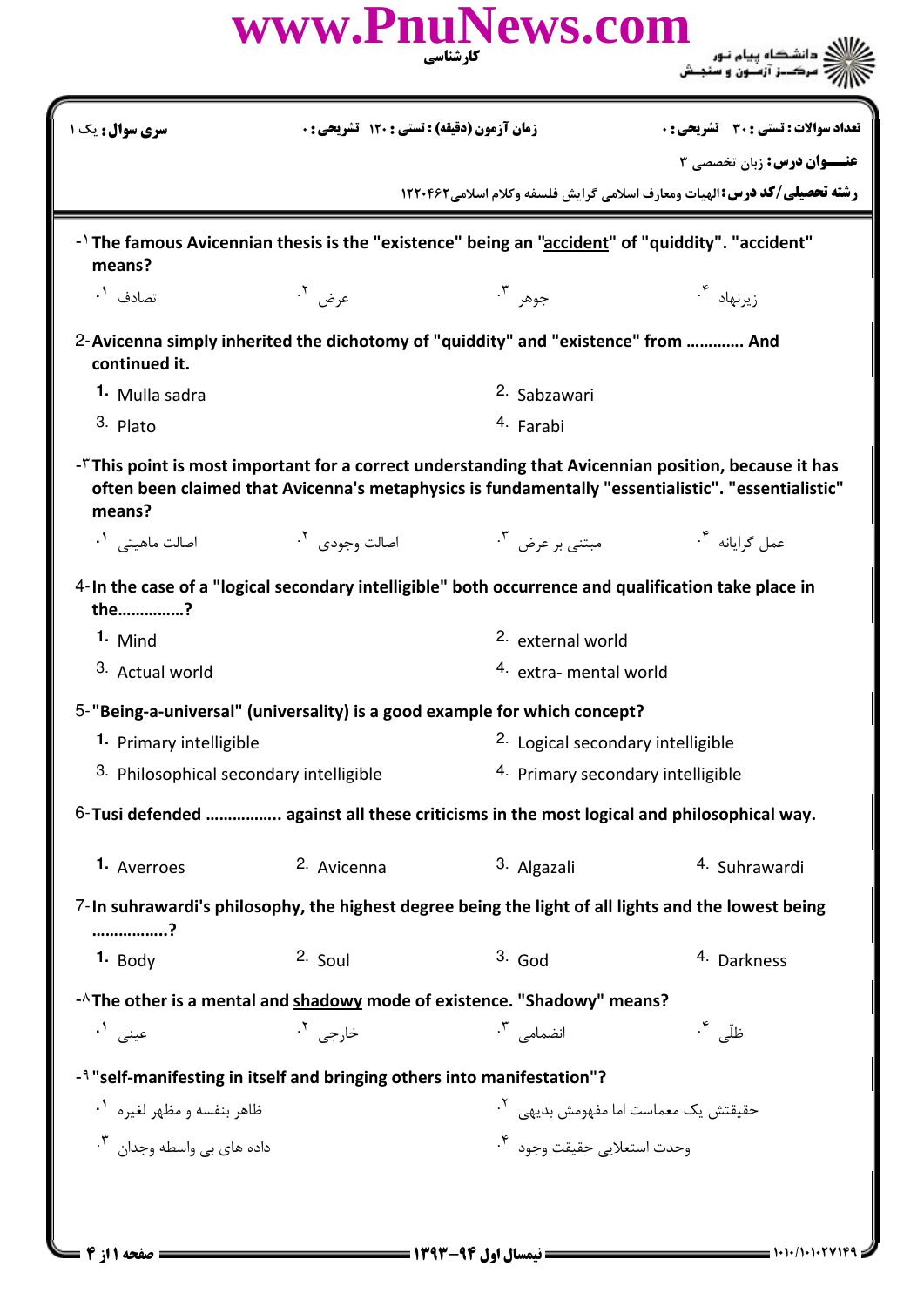## كارشناسي **عنـــوان درس:** زبان تخصصي ۳ **رشته تحصیلی/کد درس:** الهیات ومعارف اسلامی گرایش فلسفه وکلام اسلامی1۲۲۰۴۶۲ تعداد سوالات : تستي تشريحي زمان آزمون (دقيقه) : تستي تشريحي سري سوال 
: : : : **تعداد سوالات : تستی : 30 - تشریحی : 0** 10-"this (object) is a stone", in reference to its...............? 2. existence 4. non-existence 1. Quiddity 3. accident -11 Being-existence, i.e. actualization, belongs to existence **by essence. "by essence" means**? بالعرض <sup>٢</sup>. وأنا أو التأويل المستخدم المستخدم المستخدم المستخدم المستخدم المستخدم المستخدم المستخدم المستخدم ال تصادفاً <sup>۴</sup>. .۳ ند<sub>ر</sub>ت ۲<sup>.</sup> 12-"in the earlier days I used to be a passionate defender of the thesis that the "quiddities are asil, until my lord gave me guidance". "I" refer to? 1. Mulla sadra <sup>2.</sup> Avicenna <sup>3.</sup> Suhravwardi <sup>4.</sup> Mir Damad Which position is called the principality of existence? 13- 1. Both existence and quiddity are asil 2. Both existence and quiddity are itibari  $3.$  Only quiddity is asil, existence being itibari 4. Only existence is asil, quiddity being itibari 14- (in sabzawari's view) in the world of reality, it is existence that precedes quiddity, and it is quiddity that …………. to existence? 2. Occurs 3. Separate 4. Different **1.** Distinction 15-Sabzawari says: "all other concepts are ultimately reducible to it". "it" refer to? 2. Reality of quiddity <sup>3.</sup> Concept of existence and the set of the set of existent and the set of existent **1.** Concept of quiddity 16-"existence in concreto" means? 2. Fxternal existence  $3.$  Shadowy mode of existence  $4.$  Non-existence **1.** Mental existence 17-Sabzawari says? 1. Existence is the principle of the multiplicity <sup>2.</sup> Quiddity is the principle of unity  $3.$  The quiddity of man is different from the quiddity of horse  $4.$  The existence of man is different from the existence of horse What are two modes of existence, in sabzawari view? 18- 2. Real- khariji 3. Mental-shadowy and the state of the state of the state of the state of the state of the state of the state of the state of the state of the state of the state of the state of the state of the state of the state of the s **1.** Real-external **[www.PnuNews.com](http://www.pnunews.com)**

1010/101027149 1393-94 نيمسال اول 2 از 4 صفحه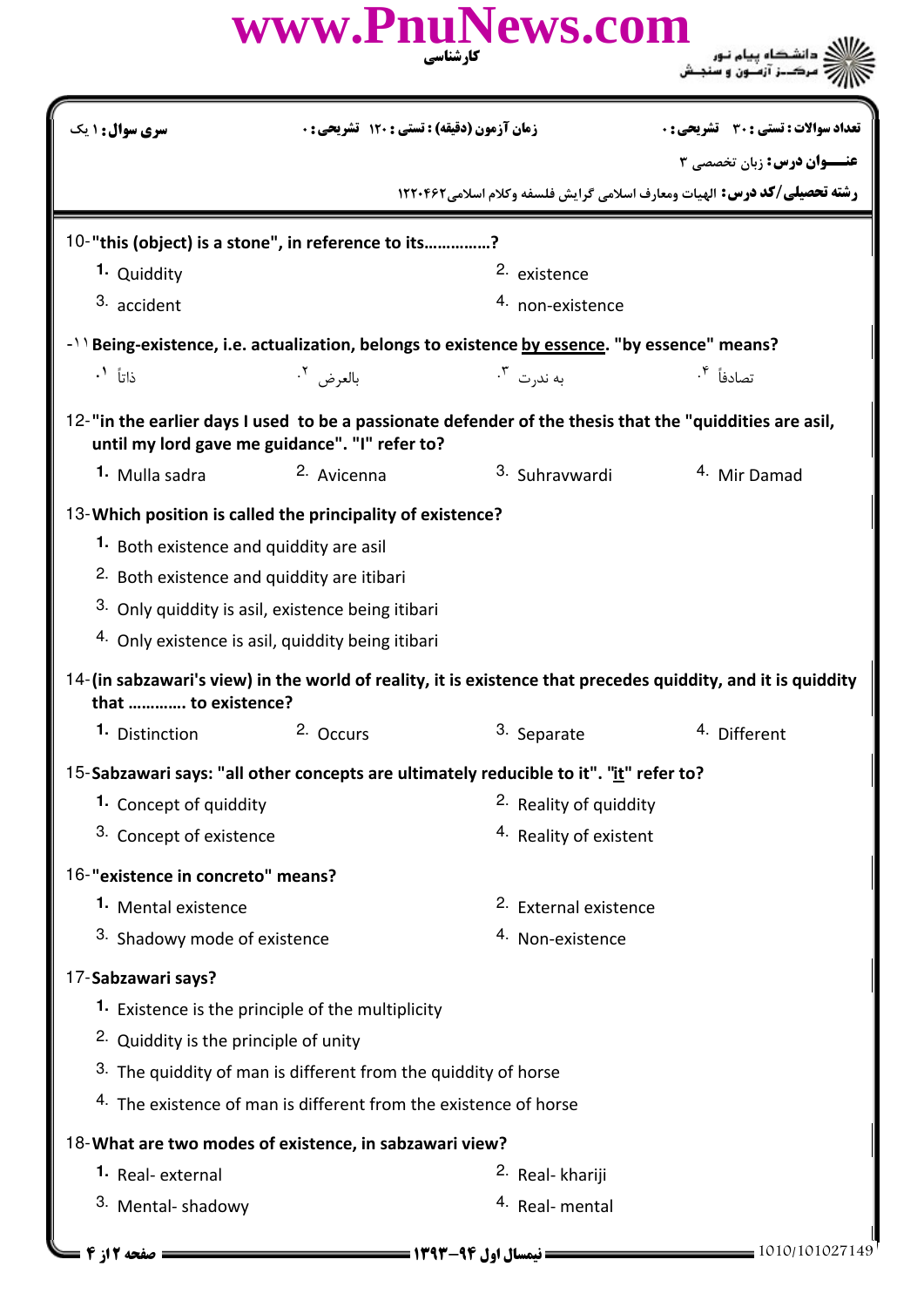|                                                       | www.PnuNews.com                                                                                                                                   | کارشناسی                         | ک دانشگاه پیام نور<br>رخ مرکــز آزمــون و سنجـش                                                                      |  |  |
|-------------------------------------------------------|---------------------------------------------------------------------------------------------------------------------------------------------------|----------------------------------|----------------------------------------------------------------------------------------------------------------------|--|--|
| <b>سری سوال :</b> یک ۱                                | زمان آزمون (دقیقه) : تستی : 120 تشریحی: 0                                                                                                         |                                  | <b>تعداد سوالات : تستی : 30 ٪ تشریحی : 0</b>                                                                         |  |  |
|                                                       |                                                                                                                                                   |                                  | <b>عنــوان درس:</b> زبان تخصصي 3<br><b>رشته تحصیلی/کد درس: ا</b> لهیات ومعارف اسلامی گرایش فلسفه وکلام اسلامی1۲۲۰۴۶۲ |  |  |
| conceivable in the world?                             | 19-If, instead of existence being asil, the quiddities were asil, there would be no real                                                          |                                  |                                                                                                                      |  |  |
| 1. Unity                                              | 2. Multiplicity                                                                                                                                   | 3. Accident                      | 4. Species                                                                                                           |  |  |
|                                                       | 20-Averroes attacked Avicenna in the name of an authentic ?                                                                                       |                                  |                                                                                                                      |  |  |
| 1. Platonism                                          | 2. Aristotelianism                                                                                                                                | 3. Positivism                    | <sup>4.</sup> Al- Gazalian                                                                                           |  |  |
|                                                       | 21-According to Heidegger the philosophical thought of western man has, throughout its entire<br>history, been exclusively preoccupied with the ? |                                  |                                                                                                                      |  |  |
| <sup>1.</sup> Existent                                | <sup>2.</sup> Existence                                                                                                                           | 3. Ontology                      | <sup>4</sup> Quiddity                                                                                                |  |  |
| all explication?                                      |                                                                                                                                                   |                                  | 22-Existence cannot possibly be explicated except , because it is itself the first principle of                      |  |  |
| <sup>1.</sup> Logically                               | 2. Primarily                                                                                                                                      | 3. Actually                      | <sup>4</sup> Lexically                                                                                               |  |  |
|                                                       | 23-Existence, according to sabzawari, at the level of notion is ?                                                                                 |                                  |                                                                                                                      |  |  |
| 1. Primary intelligible                               |                                                                                                                                                   | 2. A priori                      |                                                                                                                      |  |  |
| 3. Quiddity                                           |                                                                                                                                                   | <sup>4.</sup> A postriori        |                                                                                                                      |  |  |
|                                                       | 24-The distinction between "quiddity" and "existence" is in Avicenna a  distinction?                                                              |                                  |                                                                                                                      |  |  |
| 1. Actual                                             | 2. Natural                                                                                                                                        | 3. Conceptual                    | 4. Individual                                                                                                        |  |  |
|                                                       | 25-If, therefore, one of the two (quiddity or existence) is asil, the other will  be itibari?                                                     |                                  |                                                                                                                      |  |  |
| 1. Necessarily                                        | 2. Possible                                                                                                                                       | 3. Never                         | 4. Suddenly                                                                                                          |  |  |
|                                                       | 26-Which case, in Aristotle's philosophy, is correct?                                                                                             |                                  |                                                                                                                      |  |  |
|                                                       | 1. Aristotle established metaphysics as the science of the existence.                                                                             |                                  |                                                                                                                      |  |  |
|                                                       | <sup>2.</sup> Aristotle accepted the platonic realism of Ideas.                                                                                   |                                  |                                                                                                                      |  |  |
|                                                       |                                                                                                                                                   |                                  | <sup>3.</sup> In a famous passage of his Najat, Aristotle criticized the distinguishes quiddity from existence.      |  |  |
|                                                       | 4. Aristotle established metaphysics as the science of the existent.                                                                              |                                  |                                                                                                                      |  |  |
| can be and can not-be?                                |                                                                                                                                                   |                                  | 27-A thing which in itself is indifferent to both "existence" and "non-existence" in the sense that it               |  |  |
| 1. A possible existence                               |                                                                                                                                                   | 2. A necessary existent          |                                                                                                                      |  |  |
| $3.$ God                                              |                                                                                                                                                   | <sup>4.</sup> Absolute existence |                                                                                                                      |  |  |
| 28-Mulla sadra says: "the is furnished by existence"? |                                                                                                                                                   |                                  |                                                                                                                      |  |  |
| 1. Divergence                                         | 2. Duality                                                                                                                                        | 3. Identity                      | 4. Different                                                                                                         |  |  |
|                                                       |                                                                                                                                                   |                                  |                                                                                                                      |  |  |